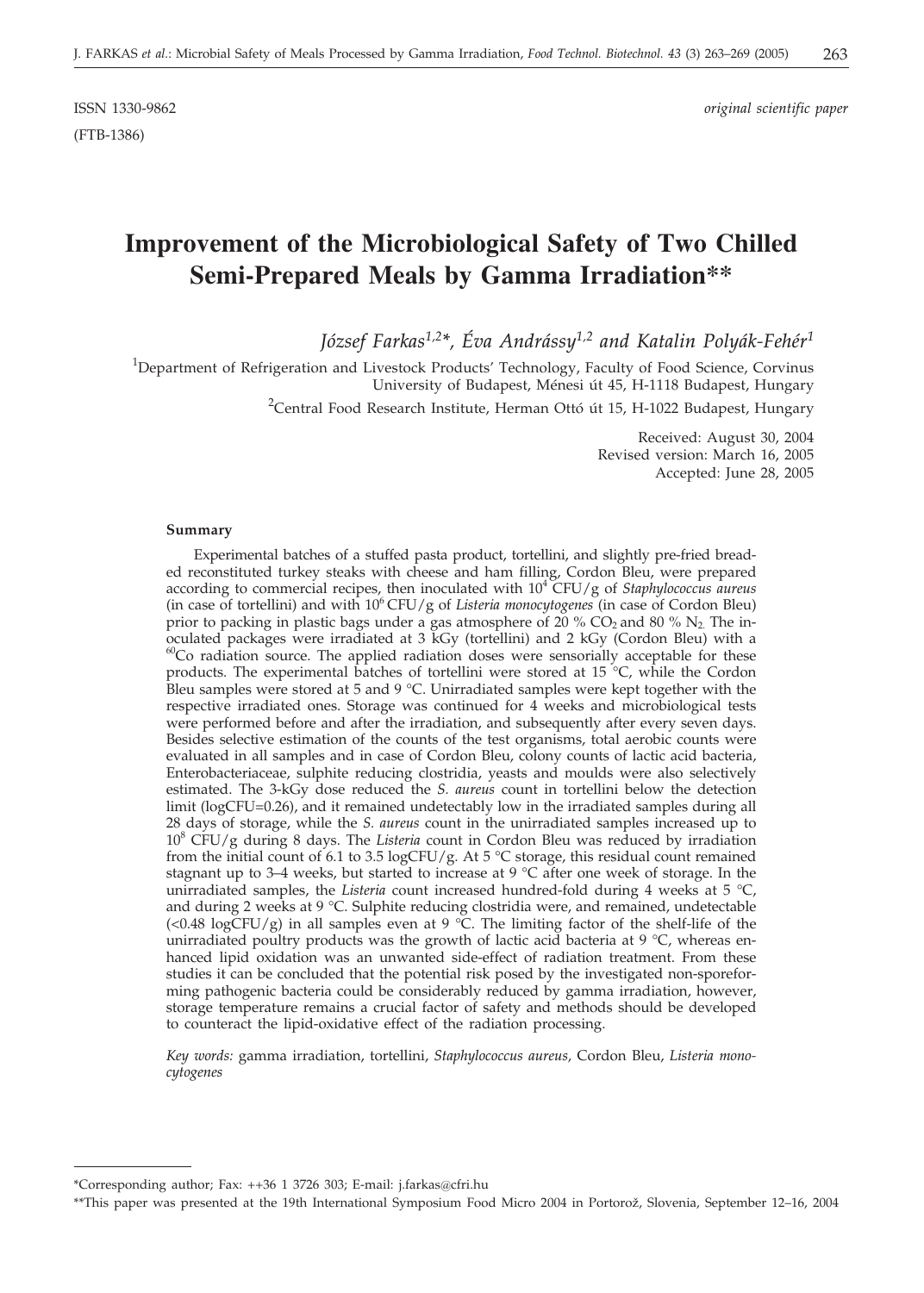### **Introduction**

On the market there is a growing interest in semi- -prepared and prepared meals, packed in modified atmosphere (MAP) and distributed under chilled conditions instead of frozen. Such products are less energy-demanding and more attractive for the consumers than frozen meals. However, they are non-sterile and potential survival of some pathogenic microorganisms and/or post-processing contamination before packaging create microbiological risks, and a considerable limitation of shelf-life, especially under abusive temperature conditions which may frequently occur during retail display period, and home storage before consumption.

Irradiation is an effective way to eliminate non- -sporeforming pathogens without changing the physical state of foods (*1*). Therefore, the objective of our work was to investigate the feasibility of diminishing the above risk by gamma irradiation of two types of chilled semi- -prepared meals: a filled pasta product, tortellini, and slightly pre-fried reconstituted breaded turkey steaks containing cheese and ham filling (called Cordon Bleu). For challenge testings (*2*), experimental batches of tortellini and Cordon Bleu were inoculated with *Staphylococcus aureus* and *Listeria monocytogenes,* respectively. The test organisms were selected on the basis of their importance from the point of view of the product's microbiological safety; the radiation doses were chosen in view of preliminary experiences with sensorial effects on the studied products.

### **Materials and Methods**

### *Test organisms and preparation of inocula*

*Staphylococcus aureus* strain ATCC 6538, obtained with a code number of B01462 as a lyophilized culture from the National Collection of Agricultural and Industrial Microorganisms, Budapest, was used as inoculum for tortellini.

Resuscitation of the stock culture was made in brain heart infusion broth, BHI (Merck, 1.10493). Its growth was checked by a *Staphylococcus* enrichment broth and formation of typical colonies on Baird-Parker agar (Merck, 1.07809), as well as positive catalase and coagulase tests. Storage and subculturing were done on BHI and plate count agar slopes.

For preparation of the inoculum, the bacterium was cultivated with shaking in BHI broth at 37 °C for 24 h. The cells were harvested by refrigeration centrifugation for 15 min at 15 000 rpm, and resuspended in Sörensen's phosphate buffer at pH=7.0.

*Listeria monocytogenes 4ab* strain no. 10, obtained from the culture collection of Dr. B. Ralovich (National Meat Research Institute, Budapest), was used as test organism for Cordon Bleu. A 24-hour culture produced at 30 °C in BHI broth in a shaker bath was centrifuged as above for 15 min, and the sedimented cells were resuspended in sterile water.

#### *Test materials*

A commercially prepared tortellini pasta product, and Cordon Bleu containing bread crumbs and mildly pre-fried reconstituted turkey steaks filled with a slice of ham and a slice of cheese were used as test materials. Cordon Bleu is marketed presently only as an aerobically packed quick frozen food.

Tortellini dumplings were made from grits of durum wheat flour, egg and water, and their stuffing was prepared with bread crumbs, smoked ham, cheese, salt, pepper and Na-glutamate. The pasta/filling ratio was 25:9. Water activity of the product was approx. 0.96 at 25 °C, and the pH ranged between 5.5 and 6.1.

Water activity of Cordon Bleu was also approx. 0.96 at 25 °C, and the pH of the homogenized samples was in the range of  $6.\overline{24} - 6.30$ .

### *Inoculation and packing of samples*

Tortellini dumplings were inoculated individually to approx.  $10^4$  CFU/g level with 10- $\mu$ L aliquots of the *Staphylococcus aureus* suspension prepared as above, and the inoculated pasta (10 dumplings per pouch) were packed by a Multivac Victus packaging machine with the packaging foil of the commercial pasta producer under a gas atmosphere of approx. 20  $\%$  CO<sub>2</sub> and approx. 80 % of  $N_2$  (the initial O<sub>2</sub> content was 0.23 %).

Individual »steaks« of Cordon Bleu were inoculated with 120 µL of *Listeria monocytogenes* suspension, which was distributed in  $10$ - $\mu$ L aliquots on the surface of the lightly pre-fried steaks in order to obtain a *Listeria* contamination of approx.  $10^6$  CFU/g of the test material. The steaks were then vacuum-packed (10 bar residual pressure) into »Multibarrier-4« laminated foil bags which were then re-filled to 750 bar pressure with a gas mixture of approx. 20 % CO<sub>2</sub> and approx. 80 %  $N_2$ .

For both products twenty-five individual bags were inoculated.

### *Radiation processing*

Half of the packages of the inoculated products were irradiated by an RHy-30 type self-shielded <sup>60</sup>Co gamma irradiator at a dose rate of 2.4 kGy/h. Processing doses were 3 kGy for tortellini and 2 kGy for Cordon Bleu, sensorially acceptable doses selected by preliminary experiments reported elsewhere (*3*). Due to relatively short duration of irradiation, the temperature of the chilled products remained below the room temperature during irradiation. The unirradiated packages were kept together with the irradiated samples as controls.

### *Storage and microbiological testing*

The experimental batches of tortellini were stored at 15 °C, representing a strongly abusive but not infrequent temperature condition, while Cordon Bleu samples were stored at 5 and 9 °C. Storage was continued for 4 weeks and microbiological testings were performed before and after the irradiation, and subsequently after every seven days of storage.

Besides selective estimation of the counts of the test organisms, total aerobic viable cell counts, and, in case of Cordon Bleu, also colony counts of lactic acid bacteria, Enterobactericeae, sulphite reducing clostridia as well as yeasts and moulds were selectively estimated from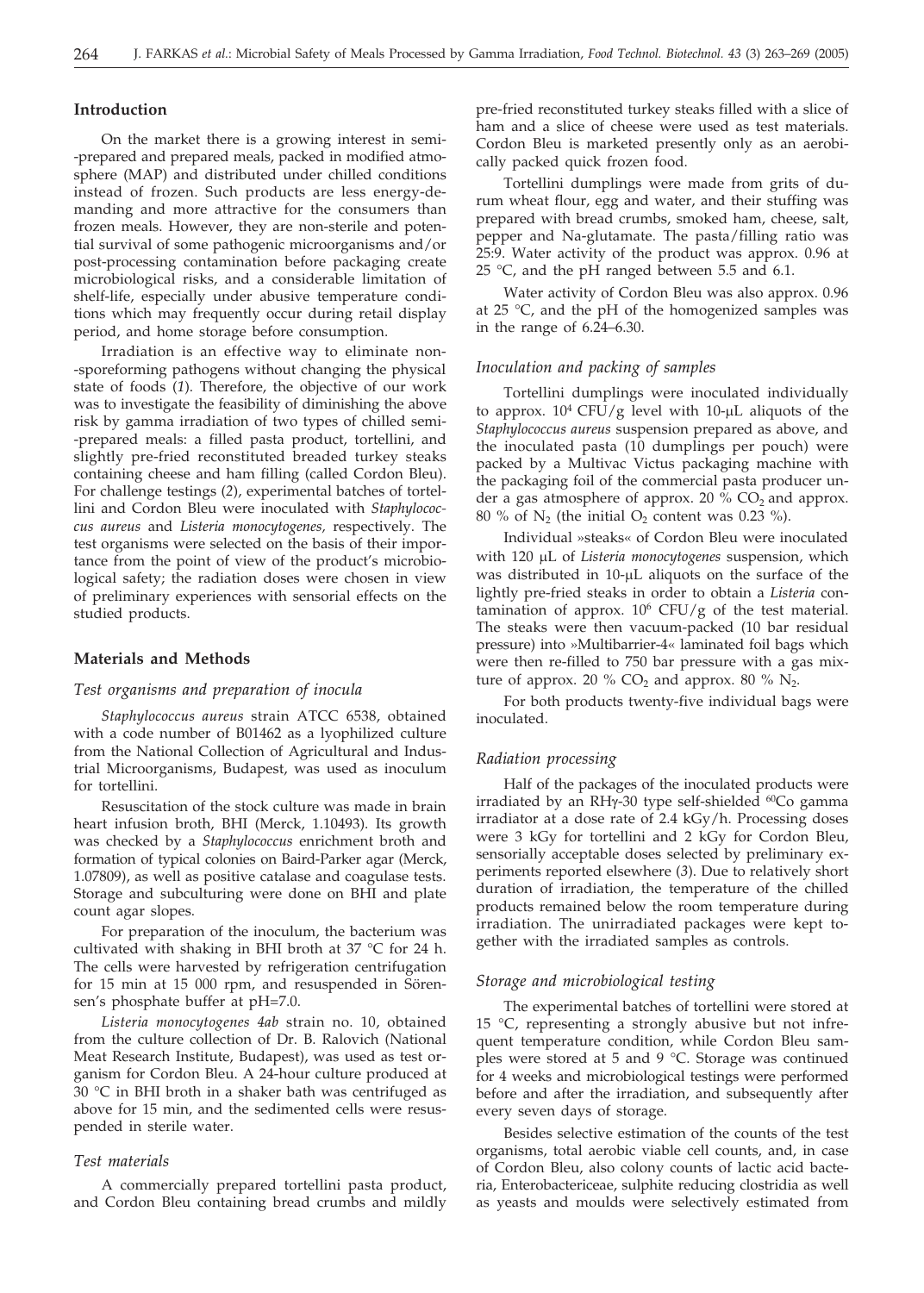appropriate dilution levels prepared from duplicate packages per treatment.

Estimation of *Staphylococcus aureus* was performed both by direct spread plating on Baird-Parker agar + tellurite egg yolk emulsion (Merck, 1.03785) at 37 °C incubation for 48 h, and by *Staphylococcus* enrichment broth tubes (Merck, 1.07899), with  $K_2TeO_3$  (Merck, 1.05164). Selective estimation of *Listeria monocytogenes* was done both in Oxford agar (Merck, 1.07004) with *Listeria* supplement (Merck, 1.07006), which was counted after 24 and 48 h at 30 °C, and also by MPN technique, in triplicate liquid cultures using *Listeria* enrichment broth (Merck, 1.10259) and incubation at 30 °C for up to 5 days. *Listeria* positive tubes were verified by subculturing them onto Oxford agar plates.

Total aerobic plate counts were estimated in PCA (casein-pepton-dextrose-yeast agar, Merck, 1.05463) at 30 °C incubation for 2–3 days. The counts of bacterial spores were determined by plating as the total aerobic counts after 10 min of heat treatment at 80 °C. Lactic acid bacteria were counted by plating into MRS medium (Merck 1.10661) with 1.5 % agar, covered after inoculation with a surface layer of the same medium, and incubated at 30 °C for 3 days. Enterobacteriaceae counts were estimated by plating in VRBG agar (Oxoid, CM485), overlayered with the same medium, and incubated at 37 °C for 24 hours. Sulphite reducing clostridia were investigated by plating into differential clostridial agar (DCA) according to Wenk (Merck, 1.10259) supplemented with ferric-ammonium-citrate (1 g/L) and  $\text{Na}_2\text{SO}_3$  (0.75 g/L), incubated in Oxoid HP11 anaerobic jars containing Oxoid Anaerogen AN35 oxygen adsorbent. Yeasts and moulds were estimated in thin layers of DRBC agar (Oxoid CM 727) with chloramphenicol and supplement (Oxoid SR 078E), incubated for 6 days at room temperature.

In each experiment two independent packages were tested separately for their microbiological status and mean values of log colony counts from triplicate plates of relevant dilution levels are given in the tables as individual figures.

### *Measurement of the head-space gas-composition*

The head-space of the MAP samples was checked by a Servomex IR Gas Analyser PA 404 equipment for  $CO<sub>2</sub>$ , and by a Servomex Oxygen Analyser 574 for  $O<sub>2</sub>$  content.

### *Measurement of pH and water activity*

The pH was measured by a Physitemp electric pH meter and  $a_w$  was estimated by the crystal liquefaction method (*4*).

#### *Thiamine content*

Thiamine (vitamin  $B_1$ ) content was estimated by a microbiological method (*5*).

#### *Lipid oxidation*

Lipid oxidation was investigated by determination of thiobarbituric acid reactive substances (TBARS values) according to Newburg and Concon (*6*), expressed in malonaldehyde (MA) concentrations. Malonaldehyde is an oxidative breakdown product formed mainly from peroxidized polyunsaturated fatty acids.

### **Results**

### *Radiation processing of MAP-chilled pasta product tortellini*

#### Microbiological effects

Results of the microbiological tests in the preliminary studies with tortellini are summarized in Table 1.

The initial total aerobic viable cell counts of the inoculated samples were determined by the *S. aureus* inoculum, because the original total aerobic cell count of the unirradiated samples was 2 log cycles shorter, approx. logCFU/g=2.3, composed mainly of aerobic bacterial spores.

As an effect of irradiation, the *S. aureus* count was reduced below the detection limit (which was lower in case of the MPN technique), *i.e.* less than logCFU=0.26. Thus, the radiation treatment resulted in more than a 3 log cycles' reduction of the test organism in the pasta product.

Considering the initial total aerobic counts of the irradiated samples at the beginning of the storage (log  $CFU/g \approx 1.5$ ), the aerobic spores of the »native« microbiota were reduced by somewhat less than one log cycle by the 3 kGy dose. The surviving sporeformers were unable to grow in the irradiated samples under the experimental conditions.

The *Staphylococcus aureus* inoculum grew up to 108 CFU/g level in the unirradiated samples within 8 days,

Table 1. Logarithm of viable cell counts in duplicate samples of tortellini stored at 15 °C

|                    | Storage time/day |        |       |        |       |        |       |        |  |  |  |
|--------------------|------------------|--------|-------|--------|-------|--------|-------|--------|--|--|--|
| Viable cell counts |                  | 0      |       | 8      |       | 14     | 28    |        |  |  |  |
|                    | 0 kGv            | 3 kGv  | 0 kGv | 3 kGv  | 0 kGv | 3 kGy  | 0 kGv | 3 kGy  |  |  |  |
| Total counts       | 4.32             | 1.48   | 7.99  | 4.52   | 8.11  | 4.81   | ni    | 5.75   |  |  |  |
|                    | 4.28             | 1.54   | 7.91  | 4.18   | 8.04  | 4.70   | ni    | 7.43   |  |  |  |
| S. aureus          | 4.08             | < 1.70 | 7.98  | < 1.70 | 8.04  | < 1.70 | ni    | < 1.70 |  |  |  |
| (Baird-Parker)     | 4.04             | < 1.70 | 7.95  | < 1.70 | 8.04  | < 1.70 | ni    | < 1.70 |  |  |  |
| S. aureus          | 4.08             | < 0.26 | 7.88  | < 0.26 | 7.36  | < 0.26 | ni    | < 0.26 |  |  |  |
| (enrichment broth) | 4.67             | < 0.26 | 8.36  | < 0.26 | 7.36  | < 0.26 | ni    | < 0.26 |  |  |  |

ni = not investigated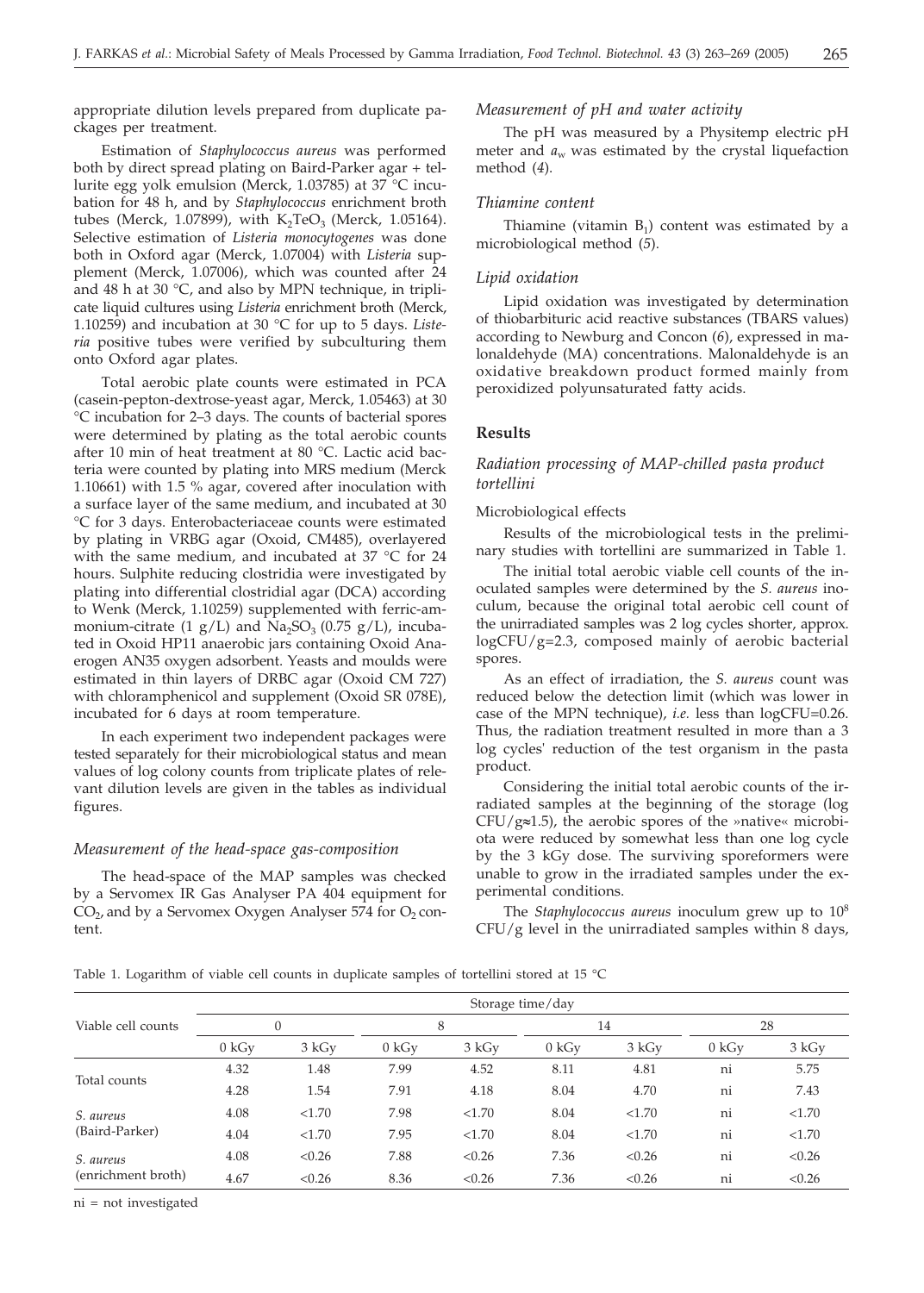however, no *S. aureus* cells were found in the irradiated batch during the 28 days of storage at 15 °C.

The aerobic total viable cell counts started to increase in the irradiated samples only after 8 days of storage, and their slow increase afterwards was due to some yeasts and micrococci forming white colonies distinctly different from those of the test organism.

#### Thiamine content

The thiamine content of the untreated samples was found to be 34  $\mu$ g/100 g, with an accuracy of  $\pm 10$  %, and it was not changed by the radiation dose applied.

### *Radiation processing of the MAP-chilled poultry product Cordon Bleu*

### Microbiological effects

In order to see how many microbial loads were carried by the pre-fried Cordon Bleu, individual components of uninoculated and unirradiated steaks were investigated for aerobic total counts, bacterial spores (cells surviving 80 °C for 10 min) and viable cell counts of lactobacilli, at the beginning of the storage experiment. The results are shown in Table 2.

These results illustrate that, although in relatively low number, not only bacterial spores but also vegetative bacterial cells could be recovered from each component of the product. Therefore, in principle, there is an opportunity that eventual pathogenic contamination might occur in such a product.

The *Listeria* counts and the counts of lactobacilli of the inoculated samples are shown together with the pH Table 2. Microbial load of individual components of the uninoculated and unirradited Cordon Bleu (logCFU/g values of duplicate samples)

| Component   | Total aerobic<br>count | Spore count | Lactobacilli |
|-------------|------------------------|-------------|--------------|
|             | 2.30                   | 0.95        | < 0.48       |
| Crumb       | 1.84                   | 0.78        | < 0.48       |
|             | 2.15                   | 0.48        | 1.48         |
| Turkey meat | 2.73                   | 0.48        | 1.89         |
|             | 1.32                   | 1.48        | < 0.48       |
| Ham         | 1.71                   | < 0.48      | < 0.48       |
|             | 2.36                   | 1.89        | 0.78         |
| Cheese      | 2.32                   | 1.82        | 0.78         |

values in Tables 3 and 4 as a function of irradiation and the storage time. Due to the heavy inoculation, and the low number of the »native« microbiota, the total viable cell counts are not shown, because they were equal to the *Listeria* counts. Other types of selectively investigated microorganisms (spore counts, Enterobacteriaceae, yeasts and moulds) were and remained under the detection level of  $logCFU/g=0.48$ .

The *Listeria* count in Cordon Bleu was reduced by irradiation from the initial logCFU/g=6.1 to 3.5. At 5  $^{\circ}$ C storage (Table 3), this residual count remained stagnant for up to 3–4 weeks, but at 9  $\mathrm{C}$  (Table 4) it started to increase after the first week. In the unirradiated samples, the *Listeria* count increased hundred-fold during 4 weeks

Table 3. Microbiological changes of inoculated unirradiated and inoculated irradiated (2 kGy) MAP Cordon Bleu at 5 °C storage temperature (logCFU/g values of duplicate samples)

|                 |          |        | Untreated |      |      | Irradiated |          |        |        |        |  |  |  |
|-----------------|----------|--------|-----------|------|------|------------|----------|--------|--------|--------|--|--|--|
| Parameter       | $t$ /day |        |           |      |      |            | $t$ /day |        |        |        |  |  |  |
|                 |          | 7      | 14        | 21   | 28   |            | 7        | 14     | 21     | 28     |  |  |  |
| Listeria counts | 6.08     | 6.18   | 6.73      | 7.48 | 8.08 | 3.53       | 3.30     | 2.92   | 2.62   | 5.15   |  |  |  |
|                 | 6.15     | 6.15   | 6.66      | 7.28 | 7.56 | 3.57       | 3.26     | 2.89   | 2.68   | 3.52   |  |  |  |
| Lactobacilli    | < 0.48   | < 0.48 | 1.26      | 4.00 | 6.41 | < 0.48     | < 0.48   | < 0.48 | < 0.48 | < 0.48 |  |  |  |
|                 | < 0.48   | < 0.48 | < 0.48    | 6.11 | 6.23 | < 0.48     | < 0.48   | < 0.48 | < 0.48 | < 0.48 |  |  |  |
|                 | 6.17     | 6.14   | 6.02      | 6.02 | 5.73 | 6.15       | 6.14     | 6.03   | 6.08   | 6.03   |  |  |  |
| pH              | 6.16     | 6.12   | 6.04      | 6.00 | 5.87 | 6.14       | 6.13     | 6.04   | 6.07   | 6.02   |  |  |  |

Table 4. Microbiological changes of inoculated unirradiated and inoculated irradiated (2 kGy) MAP Cordon Bleu at 9 °C storage temperature (logCFU/g values of duplicate samples)

|                 |          |        | Untreated |      |      | Irradiated |          |        |        |        |  |  |  |
|-----------------|----------|--------|-----------|------|------|------------|----------|--------|--------|--------|--|--|--|
| Parameter       | $t$ /day |        |           |      |      |            | $t$ /day |        |        |        |  |  |  |
|                 |          | 7      | 14        | 21   | 28   |            | 7        | 14     | 21     | 28     |  |  |  |
| Listeria counts | 6.08     | 6.98   | 8.15      | 8.90 | 8.51 | 3.53       | 3.74     | 6.52   | 7.71   | 8.11   |  |  |  |
|                 | 6.15     | 7.43   | 8.04      | 8.46 | 8.41 | 3.57       | 3.46     | 6.46   | 7.79   | 8.15   |  |  |  |
| Lactobacilli    | < 0.48   | < 0.48 | 1.62      | 4.15 | 7.41 | < 0.48     | < 0.48   | < 0.48 | < 0.48 | < 0.48 |  |  |  |
|                 | < 0.48   | < 0.48 | < 0.48    | 6.36 | 8.04 | < 0.48     | < 0.48   | < 0.48 | < 0.48 | < 0.48 |  |  |  |
| pH              | 6.17     | 6.07   | 5.74      | 5.74 | 5.56 | 6.15       | 6.13     | 6.04   | 5.94   | 5.72   |  |  |  |
|                 | 6.16     | 6.06   | 5.72      | 5.63 | 5.58 | 6.14       | 6.14     | 6.05   | 5.92   | 5.75   |  |  |  |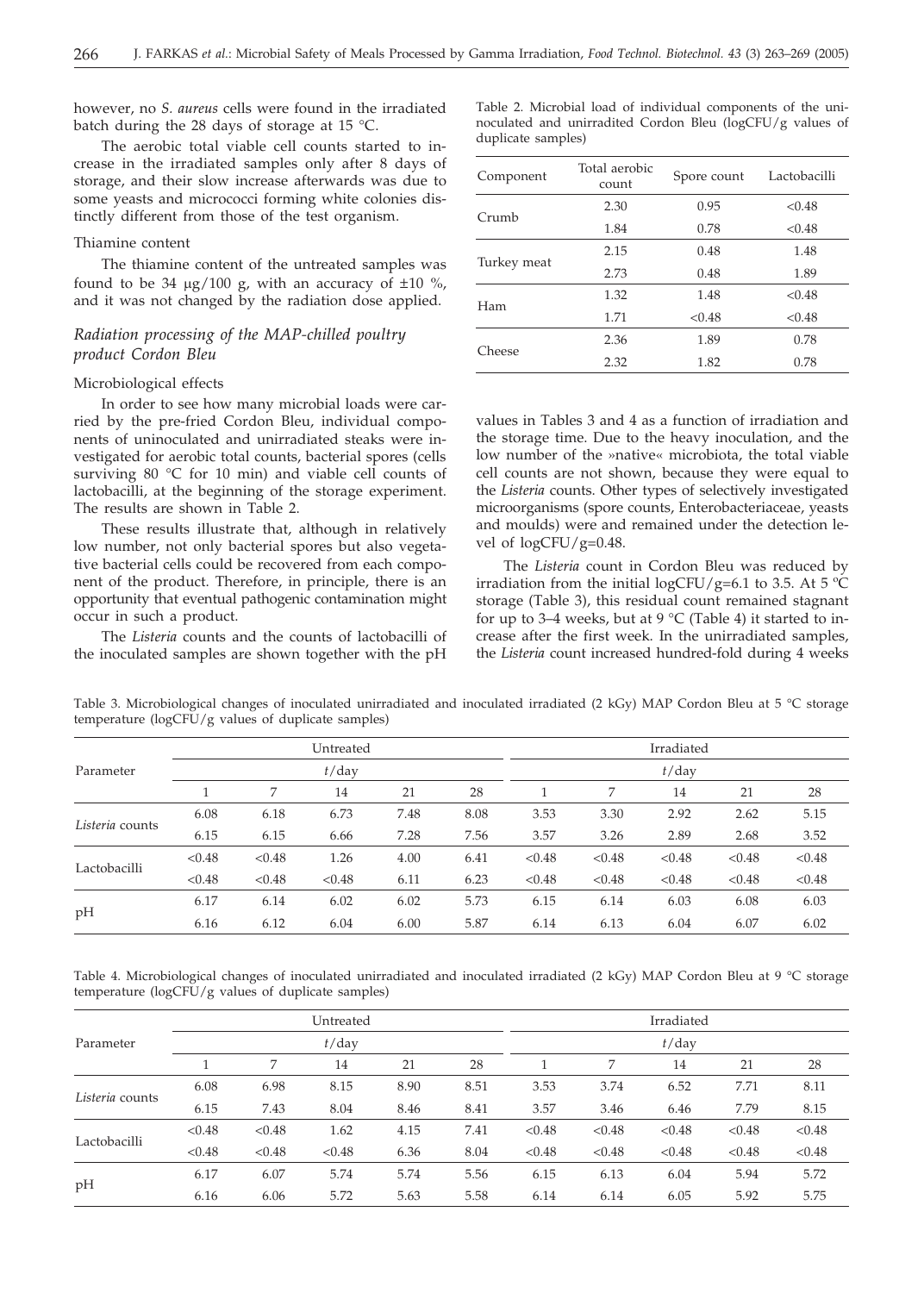|           |         |          |    | $\varphi$ (CO <sub>2</sub> )/ % |    |    | $\varphi(O_2)/\%$ |         |          |     |     |     |     |  |
|-----------|---------|----------|----|---------------------------------|----|----|-------------------|---------|----------|-----|-----|-----|-----|--|
| Treatment | $T$ /°C | $t$ /day |    |                                 |    |    |                   |         | $t$ /day |     |     |     |     |  |
|           |         | Initial  |    | 7                               | 14 | 21 | 28                | Initial |          | 7   | 14  | 21  | 28  |  |
|           | 5       | 19       | 10 | 12                              | 10 | 12 | 12                | 1.4     | 2.0      | 2.0 | 1.6 | 1.8 | 1.9 |  |
| 0 kGy     |         |          |    | 12                              | 11 | 8  | 12                |         |          | 1.8 | 1.5 | 1.8 | 1.8 |  |
|           | 9       | 20       | 12 | 14                              | 10 | 20 | 18                | 1.4     | 1.8      | 1.7 | 1.5 | 1.7 | 1.7 |  |
|           |         |          |    | 12                              | 11 | 17 | 18                |         |          | 1.4 | 1.4 | 1.7 | 1.7 |  |
| 2 kGy     | 5       | 20       | 11 | 9                               | 11 | 10 | 10                | 1.5     | 1.7      | 1.8 | 1.3 | 2.0 | 2.0 |  |
|           |         |          |    | 12                              | 12 | 11 | 11                |         |          | 1.7 | 1.0 | 2.0 | 2.0 |  |
|           | 9       | 18       | 11 | 12                              | 15 | 14 | 16                | 1.4     | 1.7      | 1.3 | 0.8 | 1.9 | 2.0 |  |
|           |         |          |    | 10                              | 12 | 13 | 14                |         |          | 1.7 | 0.4 | 1.9 | 1.9 |  |

Table 5. The volume fractions of  $CO<sub>2</sub>$  and  $O<sub>2</sub>$  in the head-space of MAP Cordon Bleu as a function of storage time and temperature (measurements of duplicate packages)

at 5  $\degree$ C, and during the first 2 weeks at 9  $\degree$ C. Limiting factor of the microbiological shelf-life of the unirradiated product was the growth of lactic acid bacteria at 9 °C, although they were in undetectably low number during the first two weeks of storage. They apparently survived the pre-frying process heterogeneously distributed and in very low counts inside the product.

The radiation treatment was effective in eliminating this low number of lactic acid bacteria. In spite of the buffer capacity of the samples, the decrease of the pH in the unirradiated samples reflected duly the growth of lactic acid bacteria. However, a slight decrease of the pH was observed also in the irradiated samples during the course of storage, when an extensive growth of the surviving *Listeria* was observed.

### Gas composition of the head-space of the experimental product

The volume fractions of  $CO<sub>2</sub>$  and  $O<sub>2</sub>$  in the head--space of the packages as a function of the storage time and temperature are given in Table 5.

These measurements revealed that considerable part of the  $CO<sub>2</sub>$  introduced during packaging was soon dissolved in the high-moisture product. Thus, the equilibrium  $CO<sub>2</sub>$  volume fraction in the head-space was 10–12 % in the packages stored at 5 °C, while at 9 °C the head--space volume fraction of  $CO<sub>2</sub>$  increased again when the bacterial growth became intense. The  $O<sub>2</sub>$  volume fraction was most frequently between 1.5 and 2.0 %, irrespective of the storage temperature and time.

### Appearance of the samples and lipid oxidation

The radiation treatment did not change the appearance of the samples and no off-odour was detected at the opening of the bags in the first half of the storage period. However, after 2 weeks of the refrigerated storage, the bread-crumb coat of the steaks started to develop a less freshly-fried, more moist appearance, independent of the radiation treatment. Cheese slice inside the unirradiated samples started to liquefy more intensely at 9 than at 5 °C. During the last two weeks of storage the samples were loosing gradually their freshness, attractive appearance and produced some oily exudation. The untreated samples developed a »stale« odour, while in the irradiated samples a rancid odour was no-

ticed when they were prepared with a homogenizer for microbiological testing.

TBARS values of Cordon Bleu samples directly after irradiation and 4 weeks of storage are given in Table 6. The increased TBARS values showed that lipid oxidation progressed during storage and it was enhanced by the radiation treatment.

Table 6. TBARS values of Cordon Bleu samples as a function of irradiation and storage

|                          | $w(TBARS)/(mg/kg)$ in MA |      |                             |      |          |      |  |  |  |  |
|--------------------------|--------------------------|------|-----------------------------|------|----------|------|--|--|--|--|
| Radiation<br>dose<br>kGy | Directly after           |      | After 4 weeks of storage at |      |          |      |  |  |  |  |
|                          | irradiation              |      | $t=5$ °C                    |      | $t=9$ °C |      |  |  |  |  |
|                          | mean                     | S.D. | mean                        | S.D. | mean     | S.D. |  |  |  |  |
| $\Omega$                 | 0.38                     | 0.04 | 0.85                        | 0.03 | 1.00     | 0.24 |  |  |  |  |
|                          | 0.51                     | 0.03 | 1.58                        | 0.20 | 1.86     | 0.25 |  |  |  |  |

### **Discussion**

International literature about filled pasta products shows that the incidence of contamination with *Staphylococcus aureus* is not infrequent (*7–11*). The water activity level of the product investigated in our experiments would not exclude either the opportunity of growth or enterotoxin formation of *S. aureus* if the pathogen contaminated this type of product. Because of the high heat resistance of *Staphylococcus* enterotoxins, the final cooking of this type of stuffed pasta cannot inactivate the preformed toxins. Therefore, we performed the inoculated pack studies described. Our experiments showed that *Staphylococcus aureus* was growing readily at 15 °C in the inoculated tortellini of  $a_w$ =0.96, but the 10<sup>4</sup>/g of artificial contamination level of the pathogen could be eliminated from the experimental samples by 3 kGy gamma irradiation, a sensorially acceptable dose level, which did not decrease the thiamine content of the product.

The present commercial production technology cannot fully assure the safety of the poultry product Cordon Bleu for non-frozen storage even under modified atmosphere packaging, because even some vegetative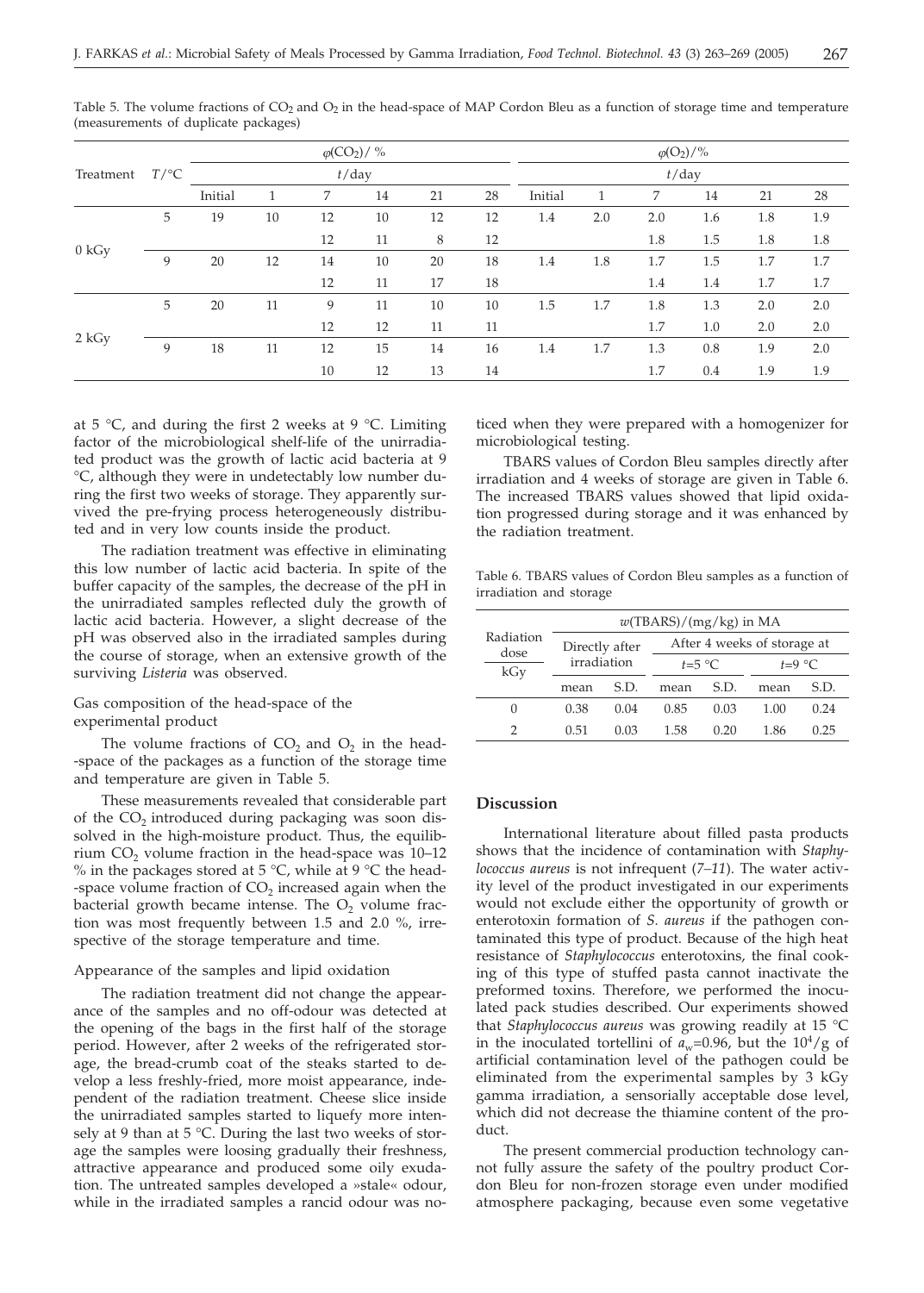bacteria might survive the mild pre-frying of the product. Survival and growth of lactic acid bacteria in the unirradiated experimental batches make it probable that *Listeria monocytogenes*, an ubiquitous environmental contaminant, might eventually be present, too, and it is able to multiply during refrigerated storage. *Listeria* count in Cordon Bleu was reduced by 2.6 log units using the sensorially acceptable 2 kGy gamma radiation dose. This extent of lethality is close to the result obtained by Thayer *et al.* (*12*) who found that the D value of *Listeria monocytogenes* was (0.63±0.06) kGy in cooked ground turkey meat. The observed reduction of *Listeria monocytogenes*, the most radiation resistant non-sporeformer (*13*), could result in a *Listeria*-free product, if the contamination level of this pathogen was not higher than  $10^2$  CFU/g. In our heavily contaminated experimental batch, the surviving level of the test organism remained stagnant at 5 °C for up to 3–4 weeks in the irradiated samples, while the *Listeria* counts of the unirradiated samples increased hundred-fold during 4 weeks at 5 °C, and during 2 weeks at 9 °C. In irradiated samples stored at 9 °C, the surviving *Listeria* also started growing after one week. This slow recovery of the radiation survivors is in agreement with the observation of Patterson *et al.* (*14*) who irradiated raw and cooked poultry meat inoculated with *L. monocytogenes* to 0, 1*.*0 and 2.5 kGy and found that irradiation resulted in significantly increased lag times for this pathogen. Regarding psychrotrophic sporeforming pathogens, it is reassuring that sulphite-reducing clostridia were and remained undetectable during the entire period of our experiments, even in the unirradiated samples. Our results can be compared with those of Hashim *et al.* (*15*) who irradiated chicken meat to 1.66 and 2.86 kGy, and determined the effects of radiation processing on the sensory attributes of both raw and cooked meat, and did not find significant effects upon the appearance, or taste of cooked breast meat. Kanatt *et al*. (*16*) irradiated minced chicken to 2.5 kGy and stored it at 0 to 3 °C for up to 4 weeks. The irradiated meat was microbiologically safe and sensorially acceptable in the unfrozen state up to the end of this storage; the unirradiated minced chicken had a shelf-life of less than 2 weeks.

### **Conclusions**

One can conclude from these studies that the potential microbiological risk in the experimental products posed by the investigated non-sporeforming pathogenic bacteria could be considerably reduced by sensorially acceptable radiation doses. However, storage temperature remains a crucial factor of safety, and increased lipid oxidation is a limiting factor of shelf-life of the irradiated poultry product even under low  $O<sub>2</sub>$  volume fraction of the MAP. The possibility of the counteraction of lipid oxidation by efficiently antioxidative additives is the aim of our further studies.

#### *Acknowledgements*

We acknowledge with thanks the estimation of thiamine content of tortellini samples to Dr. Marian Kon-

traszti (National Institute of Nutrition and Food Hygiene, Budapest). Our experimental work was supported by the IAEA Research Contract No. 11905/RB1 in the frame of the FAO/IAEA Coordinated Research Programme on Irradiation to Ensure the Safety and Quality of Prepared Meals.

### **References**

- *1. Food Irradiation: Principles and Applications*, R.A. Molins (Ed.), Wiley Interscience, New York (2001).
- *2.* D.M. Foley, E. Reher, F. Caporaso, S. Trimboli, Z. Musherraf, A. Prakash, Elimination of *Listeria monocytogenes* and changes in physical and sensory qualities of prepared meal following gamma irradiation, *Food Microbiol. 18* (2001) 193–204.
- *3.* J. Farkas, Improvement of the Microbiological Safety and Shelf-Life of Selected Chilled Meals by Gamma Irradiation, *Progress Report to the IAEA. Contract No. 11905/R0*, Szent István University, Budapest (2002).
- *4.* K. Vas, É. Csontos, A hidratúra mérésérõl és jelentõségérõl, *Agrokémia és Talajtan, 5* (1956) 411–422.
- *5.* P. György, W.N. Peason: *The Vitamins*, Academic Press, New York (1967) pp. 80–83, 130.
- *6.* D.S. Newburg, J.M. Concon, Malonaldehyde concentrations in food are affected by cooking conditions, *J. Food Sci. 45* (1980) 1681–1683.
- *7.* K. Ostovar, K. Ward, Detection of *Staphylococcus aureus* from frozen and thawed convenience pasta products, *Lebensm. Wiss. Technol. 9* (1976) 218–219.
- *8.* L.D. Trovatelli, A. Schiesser, S. Massa, D. Cesaroni, G. Poda, Microbiological quality of fresh pasta dumplings sold in Bologna and the surrounding district, *Int. J. Food Microbiol. 7* (1988) 19–24.
- *9.* C.E. Park, R. Szabo, A. Jean, A survey of wet pasta packaged under a  $CO<sub>2</sub>:N<sub>2</sub>$  (20:80) mixture for staphylococci and their enterotoxins, *Can. Inst. Food Sci. Technol. 21* (1988) 109–111.
- *10.* J.M. Farber, D.W. Warburton, P. Laffey, U. Purvis, L. Gour, Modified–atmosphere packaged pasta: A microbiological quality asssessment, *Ital. J. Food Sci.* (2) (1993) 157–166.
- *11.* C. Altieri, G. Spano, A. Novelli, L. Beneduce, S. Massa, Presence of *Staphylococcus aureus* in fresh pasta and fresh egg pasta, *Adv. Food Sci. 24* (2002) 37–39.
- *12.* D.W. Thayer, G. Boyd, A. Kim, J.B. Fox, H.M. Farrel, Fate of gamma irradiated *Listeria monocytogenes* on raw or cooked turkey breast meat, *J. Food Prot. 61* (1998) 979–987.
- *13.* J. Farkas: Eliminating of Foodborne Pathogens by Ionising Radiation. In: *Food Safety Assurance and Veterinary Public Health, Vol. 2: Safety Assurance during Food Processing,* F.J.M. Smulders, J.D. Collins (Eds.), Wageningen Academic Publishers, The Netherlands (2004) pp. 157–176.
- *14.* M.F. Patterson, A.P. Damoglou, R.K. Buick, Effects of irradiation dose and storage temperature on growth of *Listeria monocytogenes* on poultry meat, *Food Microbiol. 10* (1993) 197–203.
- *15.* I.B. Hashim, A.V.A. Resurreccion, K.H. McWatters, Descriptive sensory analysis of irradiated frozen or refrigerated chicken, *J. Food Sci. 60* (1995) 664–666.
- *16.* S.R. Kanatt, P. Paul, S.F. D'Souza, P. Thomas, Effect of gamma irradiation in the lipid peroxidation in chicken, lamb and buffalo meat during chilled storage, *J. Food Saf. 17* (1997) 283–294.